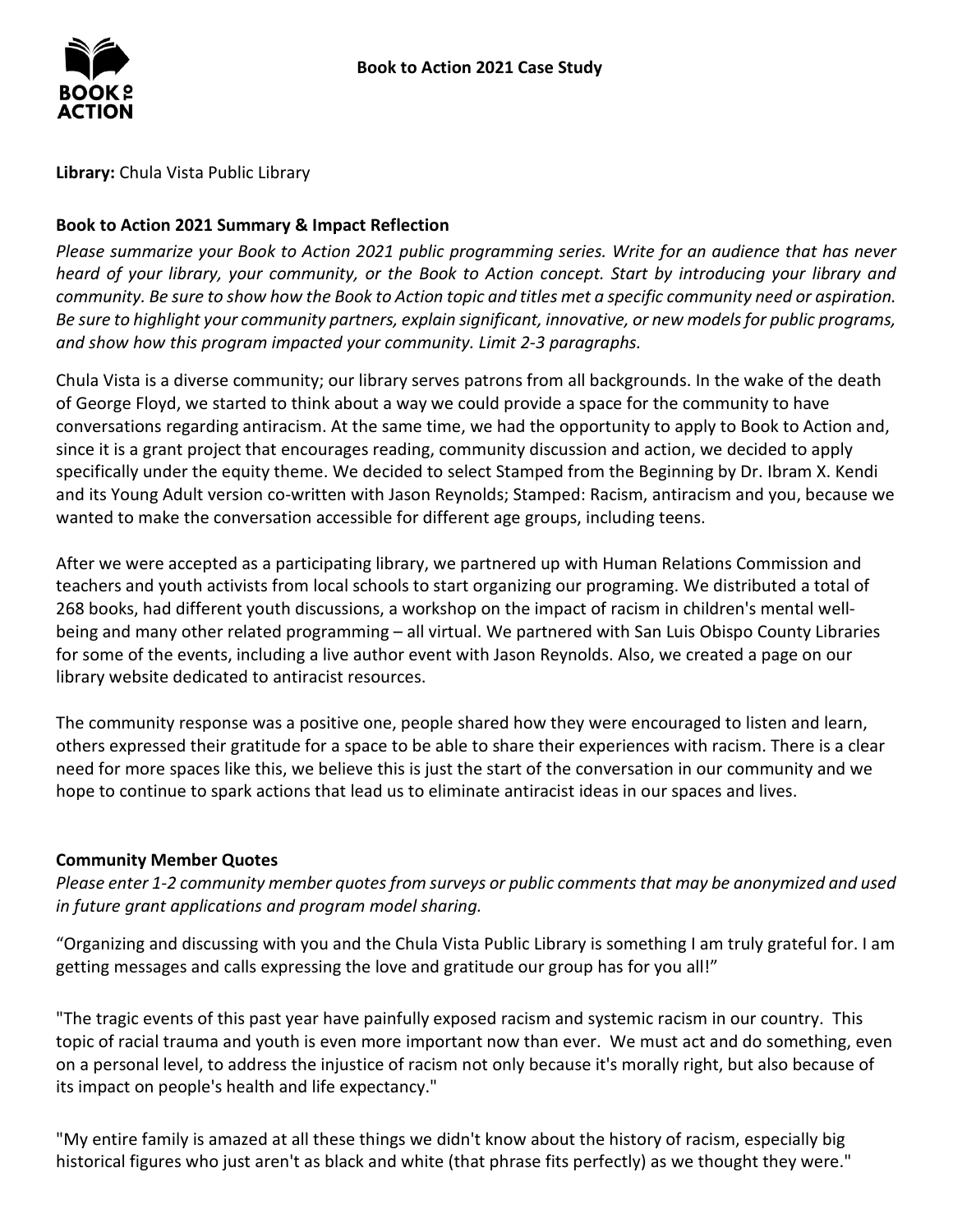### **Impact on Professional Development**

 *What professional takeaways would you share with others looking to improve community engagement with adults & intergenerational groups? Please summarize how participating in the Book to Action 2021 initiative impacted you and your team's professional development. As a result of participating in this program, what skills did you or your team learn?* 

 This past year has been a challenging one having to adapt to virtual programing and services given the fact that the library was closed. BTA offered our staff an unique opportunity to explore new ways of reaching and engaging with the community. We had to take our ideas to another level and think of ways we could reach out. One thing that I find very interesting is that we were able to engage teens in a way that is usually a bit more difficult when the library is closed. Due to the topic and the way it was more accessible for teens to attend a us an opportunity to explore a more horizontal way of organizing a program where the library staff and the teens worked together in all the stages of the process. For example, with the Ethnic Studies program from High Tech High, which is a student-led program, we met with them and proposed doing a book discussion together using the teen version of Stamped. We organized the program together, they proposed the and asked questions that they came up with from the book discussion. I believe this is a great example of how we can improve community engagement, especially with intergenerational groups and this is one program (without having to physically go to the library), we experienced more interest from teens. This gave agreements to have a safe space to discuss, we provided the discussion questions, we all read the book, promoted the program and finally had the discussions. They also attended the Jason Reynolds author event of the most important takeaways I have from the experience.

#### **Final Words of Advice**

*What brief bit of advice (1-2 sentences) would you give to library staff members interested in coordinating a Book to Action or similar community engagement series for adults and intergenerational groups in their community?* 

 If you are thinking of organizing a BTA program, do it! Make sure you involve as many people as possible in the library as well as community partners. BTA is a great way to engage with the community while having high quality programming.

 **Total # Programs:** 11 **Total Attendance at Programs:** 121 **Book to Action URL(s):** https://www.chulavistaca.gov/departments/library/services/booktoaction

 **Book to Action Images: Please attach 1-2 images (.jpg or .png files only) that best represent your Book to Action 2021 series**   *Sample File Name: BTA 2021 San Leandro Library Image 1.jpg* 

**Image 1 File Name:** IMG\_7830.JPG **Image 1 Caption:** Workshop: The Impact of Racial Trauma on Our Children's Mental Well-being **Image 2 File Name:** IMG\_7831.JPG **Image 2 Caption:** Teen Book Discussion